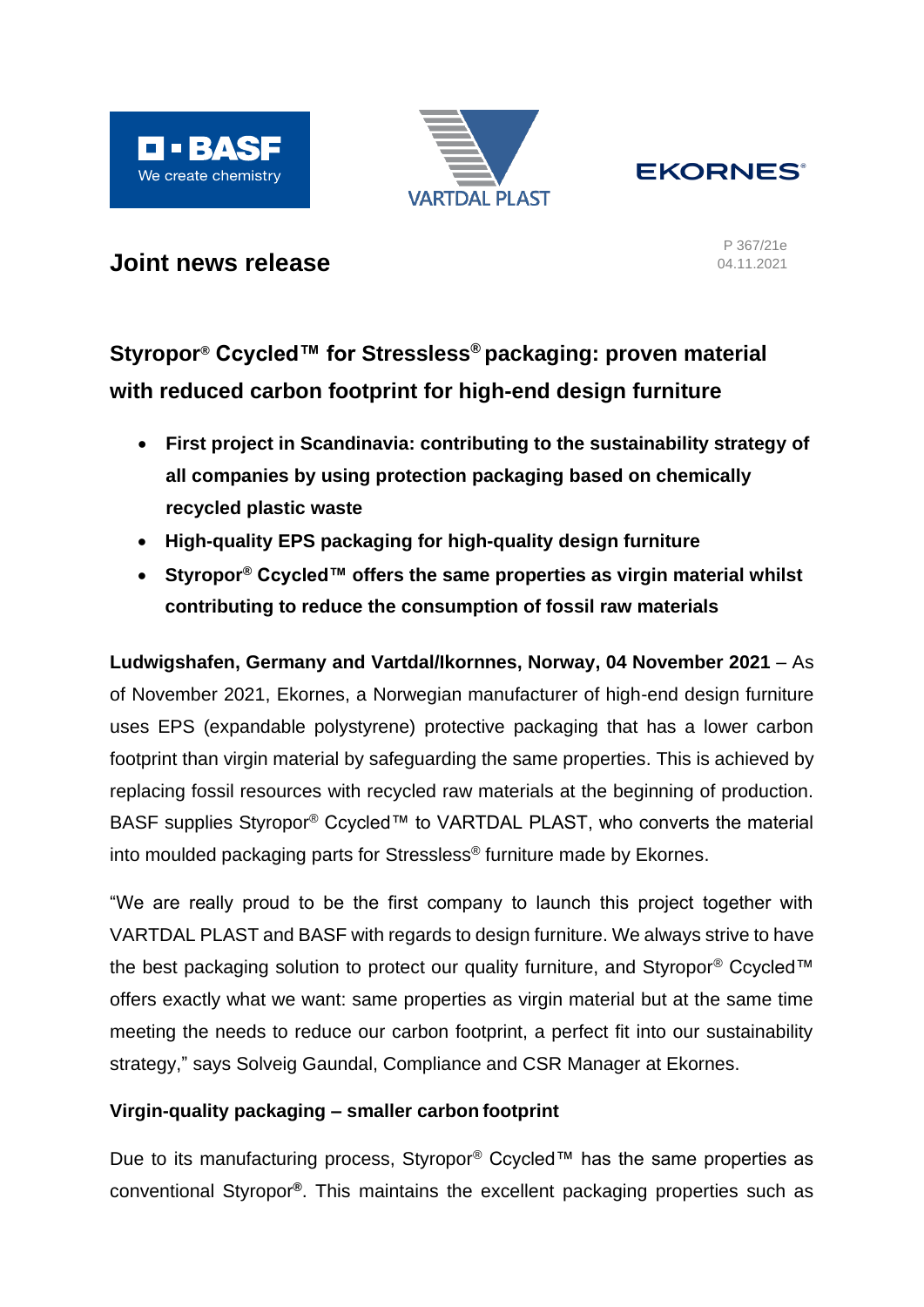outstanding impact absorption and high compressive strength, which are essential for the protection of sophisticated design furniture. In the production of the packaging foams that have become so well-known over the last 70 years, pyrolysis oil replaces fossil raw materials. BASF sources this oil from technology partners who use a thermochemical process called pyrolysis to transform post-consumer plastic waste that would otherwise be used for energy recovery or go to landfill into this secondary raw material. BASF then uses the oil at the very beginning of the value chain to manufacture new plastics and other products.

Since recycled and fossil raw materials are mixed in production and cannot be distinguished from each other, the recycled portion is allocated to Styropor<sup>®</sup> Ccycled™ using a mass balance approach. Both the allocation process and the product itself, have been certified by an independent auditor. Compared with conventional Styropor**®**, at least 50 percent of  $CO<sub>2</sub>$  is saved in the production of Styropor® Ccycled™.

Also, for the converter VARTDAL PLAST Styropor® Ccycled™ brings a lot of advantages as the product is identical to virgin material. Therefore, the production process does not have to be adjusted. The company and their products are certified according to the ecoloop certification programme, confirming that for the products 100 % recycled material was used as feedstock. "We are thrilled to be working together with BASF and Ekornes on this project. This is a testament of our mutual commitment towards a more sustainable future," says Mounir El'Mourabit, product manager at VARTDAL PLAST.

# **Contributing to the circularity of plastics – conserving resources – protecting the environment**

"Current environmental policy focuses on reducing greenhouse gas emissions, conserving fossil resources, and avoiding or using waste. By using products from our ChemCycling™ project, our partner Ekornes is actively contributing to the recovery of plastics after their use phase and feeding them back into the materials loop," says Klaus Ries, head of BASF's Styrenics business in Europe.

Read more about BASF's ChemCycling™ project [here](https://www.basf.com/global/en/who-we-are/sustainability/we-drive-sustainable-solutions/circular-economy/mass-balance-approach/chemcycling.html).

2